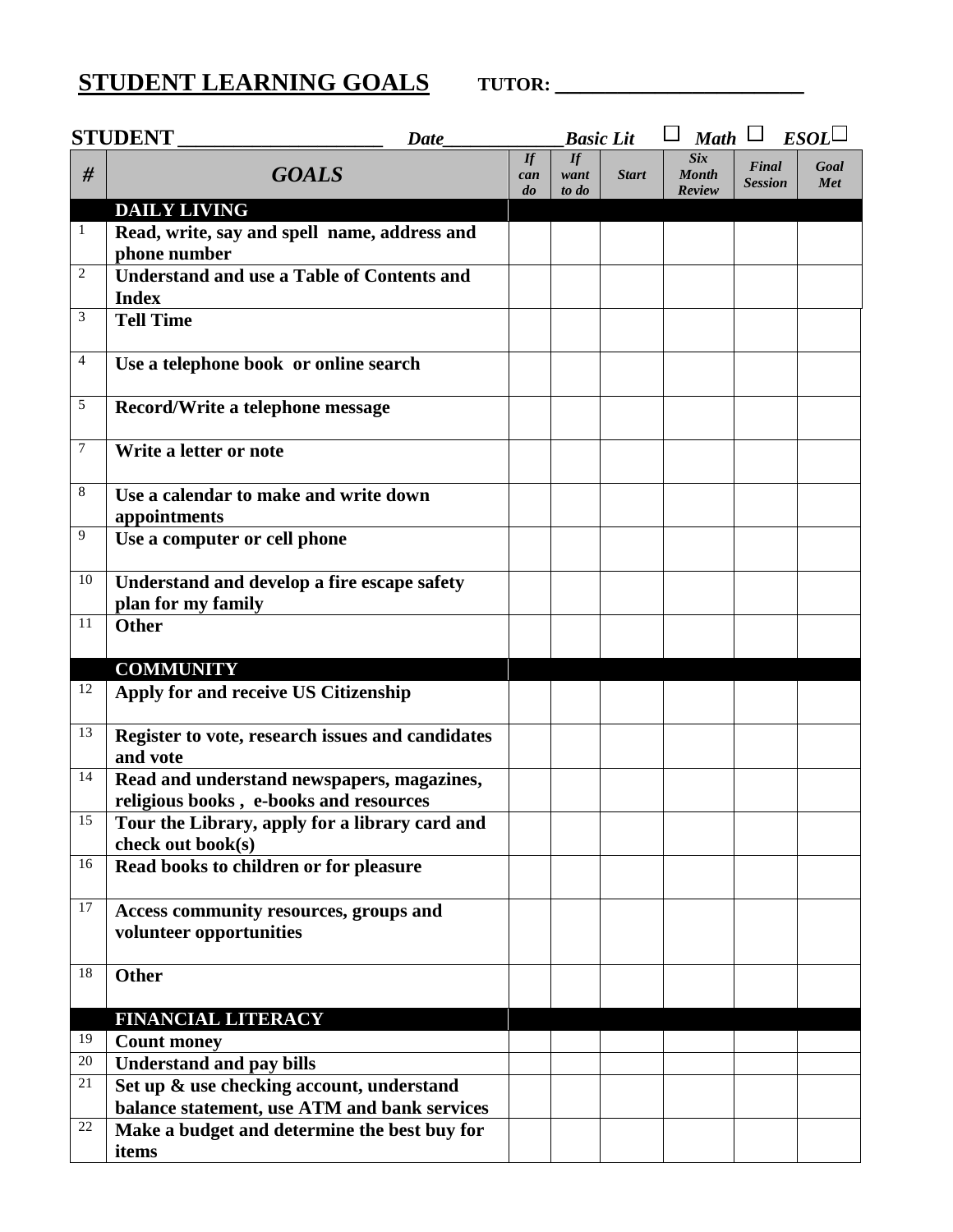|        | <b>GOALS</b>                                                                           | $\iint$<br>can<br>$\boldsymbol{d}\boldsymbol{o}$ | If<br>want<br>to do | <b>Start</b> | <b>Six</b><br><b>Month</b><br>Review | Final<br><b>Session</b> | Goal<br>Met |
|--------|----------------------------------------------------------------------------------------|--------------------------------------------------|---------------------|--------------|--------------------------------------|-------------------------|-------------|
| 23     | Buy home or car                                                                        |                                                  |                     |              |                                      |                         |             |
| 24     | Other                                                                                  |                                                  |                     |              |                                      |                         |             |
|        | <b>FOOD AND SHOPPING</b>                                                               |                                                  |                     |              |                                      |                         |             |
| $25\,$ | Write and use a shopping list                                                          |                                                  |                     |              |                                      |                         |             |
| 26     | Read store ads and signs/find best value                                               |                                                  |                     |              |                                      |                         |             |
| 27     | <b>Read labels on food</b>                                                             |                                                  |                     |              |                                      |                         |             |
| 28     | <b>Communicate with store employees</b>                                                |                                                  |                     |              |                                      |                         |             |
| 29     | Read and follow a recipe or cooking<br>instructions                                    |                                                  |                     |              |                                      |                         |             |
| 30     | Read and order from a menu                                                             |                                                  |                     |              |                                      |                         |             |
| 31     | Other                                                                                  |                                                  |                     |              |                                      |                         |             |
|        | <b>TRANSPORTATION</b>                                                                  |                                                  |                     |              |                                      |                         |             |
| 32     | Read traffic signs and street signs                                                    |                                                  |                     |              |                                      |                         |             |
| 33     | <b>Obtain driver's license</b>                                                         |                                                  |                     |              |                                      |                         |             |
| 34     | Use Van Go, search and understand online<br>bus/metro/train/plane schedules            |                                                  |                     |              |                                      |                         |             |
| 35     | Use written directions & maps/give directions                                          |                                                  |                     |              |                                      |                         |             |
| 36     | Read car maintenance manual                                                            |                                                  |                     |              |                                      |                         |             |
| 37     | <b>Other</b>                                                                           |                                                  |                     |              |                                      |                         |             |
|        | <b>HEALTH</b>                                                                          |                                                  |                     |              |                                      |                         |             |
| 38     | Call 9-1-1 and communicate an emergency<br>incident                                    |                                                  |                     |              |                                      |                         |             |
| 39     | Communicate with doctors, hospital staff, EMT<br>(symptoms, etc.)                      |                                                  |                     |              |                                      |                         |             |
| 40     | Fill out medical or insurance forms/apply for<br><b>Medicaid</b>                       |                                                  |                     |              |                                      |                         |             |
| 41     | <b>Understand doctor / pharmacist instructions</b><br>and read medication instructions |                                                  |                     |              |                                      |                         |             |
| 42     | Learn about staying healthy                                                            |                                                  |                     |              |                                      |                         |             |
| 43     | <b>Other</b>                                                                           |                                                  |                     |              |                                      |                         |             |